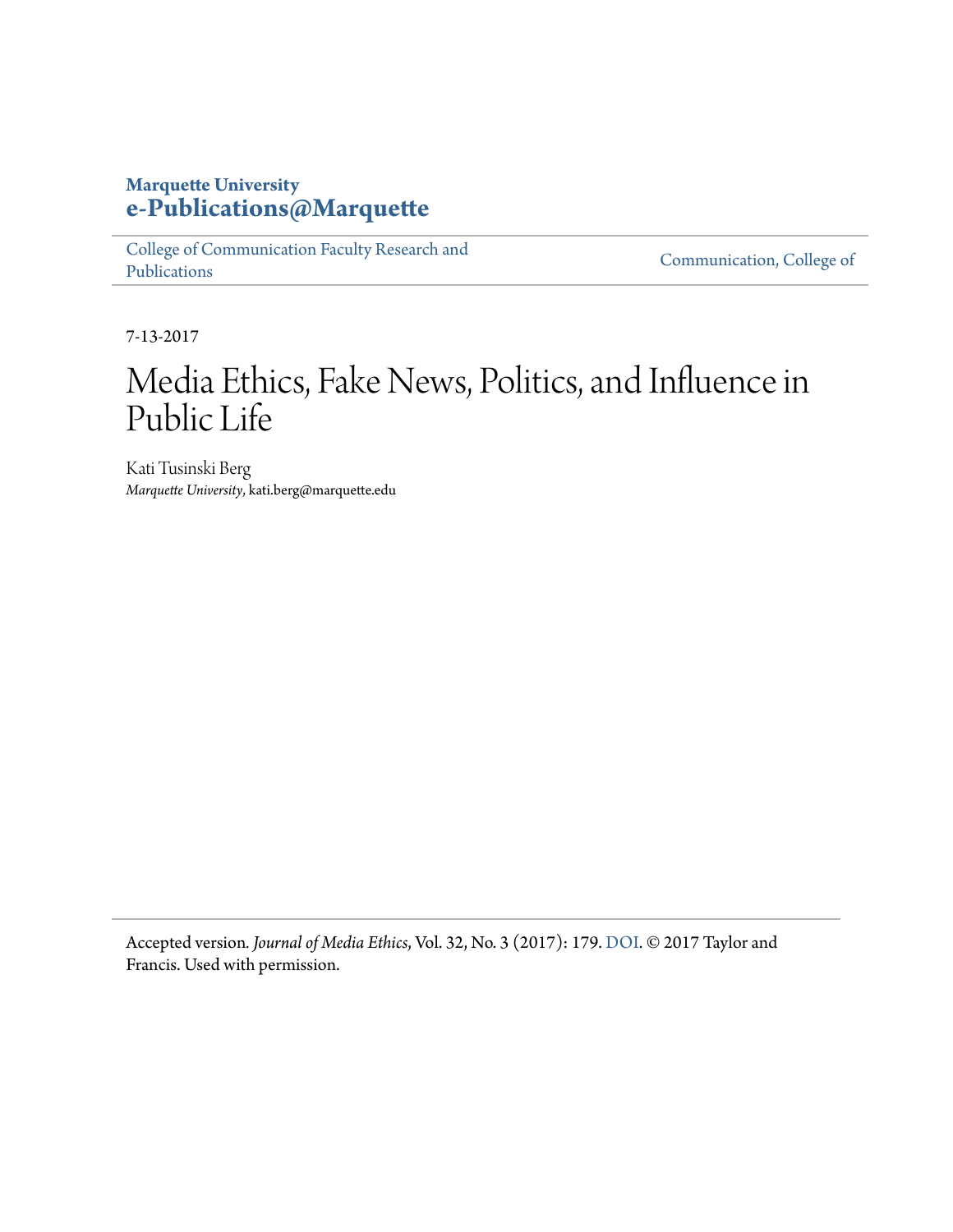#### **Marquette University**

## **e-Publications@Marquette**

### *Communication Faculty Research and Publications/College of Communication*

*This paper is NOT THE PUBLISHED VERSION;* **but the author's final, peer-reviewed manuscript.**  The published version may be accessed by following the link in the citation below.

*Journal of Media Ethics*, Vol. 32, No. 3 (2017): 179-186. [DOI.](https://doi.org/10.1080/23736992.2017.1331015) This article is © Taylor & Francis and permission has been granted for this version to appear in [e-Publications@Marquette.](http://epublications.marquette.edu/) Taylor & Francis does not grant permission for this article to be further copied/distributed or hosted elsewhere without the express permission from Taylor & Francis.

# Media Ethics, Fake News, Politics, and Influence in Public Life

Kati Tusinski Berg Marquette University, Milwaukee, WI

We are living in an unusual time that cannot be ignored, particularly from a media ethics perspective. The assault on truth, including but not limited to fake news, alternative facts, and post-truth, have created a moral panic and a threat to democratic life.

In late 2016, Sissela Bok provided a nuanced view on how lies and secrets have impacted public trust when she explained, "When I wrote my book [*Lying: Moral Choice in Private and Public Life*], I wanted to concentrate on clear-cut0 lies … those I defined as statements that are made by somebody who thinks that [his or her] statements are false, and intends to mislead those who are listening or reading … that's very different from innuendo, and shading the truth in various ways … this year, we really are aware of so many different types [of lies], going out over so many different kinds of media" (McCoy[, 2016,](https://www.tandfonline.com/doi/full/10.1080/23736992.2017.1331015?scroll=top&needAccess=true) para. 6). Likewise in a blog post for the Arthur Page Society, Gary Sheffer, former CCO of GE and current board member for the Arthur W. Page Center, wrote, "Many people feel uncertain and uneasy about 2017, in part because of growing and relentless assaults on truth, reason and decency that have fractured longstanding foundations of public communications and policymaking" (Sheffer, [2017,](https://www.tandfonline.com/doi/full/10.1080/23736992.2017.1331015?scroll=top&needAccess=true) para. 1).